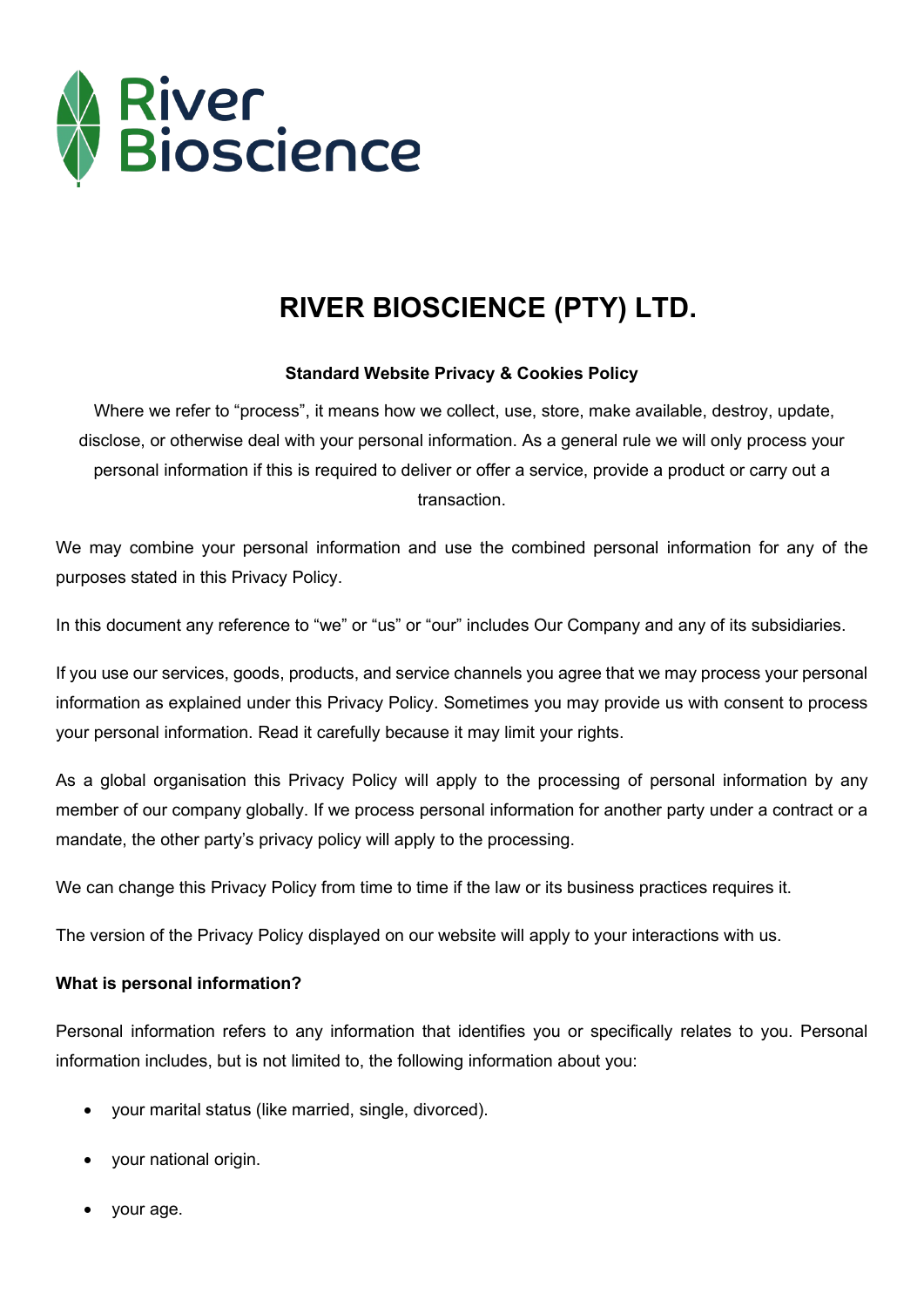

- your language; birth; education.
- your financial history (like your income, third party payments made on your behalf and the like)
- your identifying number (like an employee number, identity number or passport number).
- your e-mail address; physical address (like residential address, work address or your physical location); telephone number.
- your biometric information (like fingerprints, your signature or voice).
- your race; gender; sex; pregnancy; ethnic origin; social origin; colour; sexual orientation.
- your physical health; mental health; well-being; disability; religion; belief; conscience; culture.
- your medical history (like your HIV / AIDS status); criminal history; employment history.
- your personal views, preferences, and opinions.
- your confidential correspondence; and / or
- another's views or opinions about you and your name also constitute your personal information.
- Personal information includes special personal information, as explained below.

#### **When will we process your personal information?**

We will only process your personal information for lawful purposes relating to our business if the following applies:

- if you have consented thereto.
- if a person legally authorised by you, the law, or a court, has consented thereto.
- if it is necessary to conclude or perform under a contract, we have with you.
- if the law requires or permits it.
- if it is required to protect or pursue your, our or a third party's legitimate interest.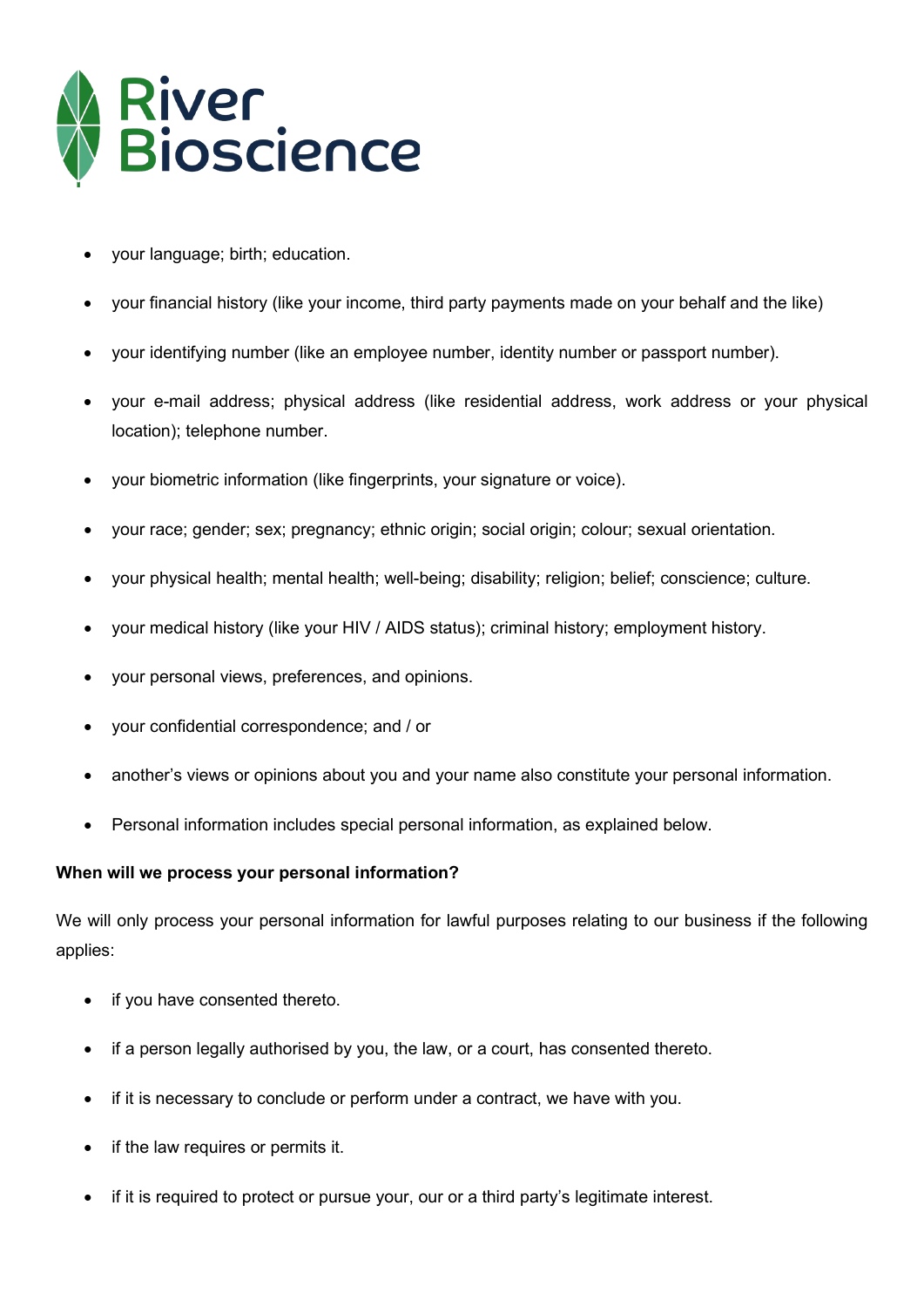

## **What is special personal information?**

Special personal information is personal information about the following:

- your race (like where a company submits reports to the Department of Labour where the statistical information must be recorded).
- your ethnic origin.
- your trade union membership.
- your health (like where you apply for an insurance policy).
- your biometric information (like to verify your identity); and / or your criminal behaviour and alleged commission of an offence.

#### **When will we process your special personal information?**

We may process your special personal information in the following circumstances:

- if you have consented to the processing.
- if the information is being used for any Human resource or payroll requirement.
- if the processing is needed to create, use, or protect a right or obligation in law.
- if the processing is for statistical or research purposes and all legal conditions are met.
- if the special personal information was made public by you.
- if the processing is required by law.
- if racial information is processed, and the processing is required to identify you; and / or if health information is processed, and the processing is to determine your insurance risk, or to comply with an insurance policy or to enforce an insurance right or obligation.

#### **When and from where we obtain personal information about you**

• We collect personal information from the payroll or HR departments of our clients when they capture financial and non-financial information.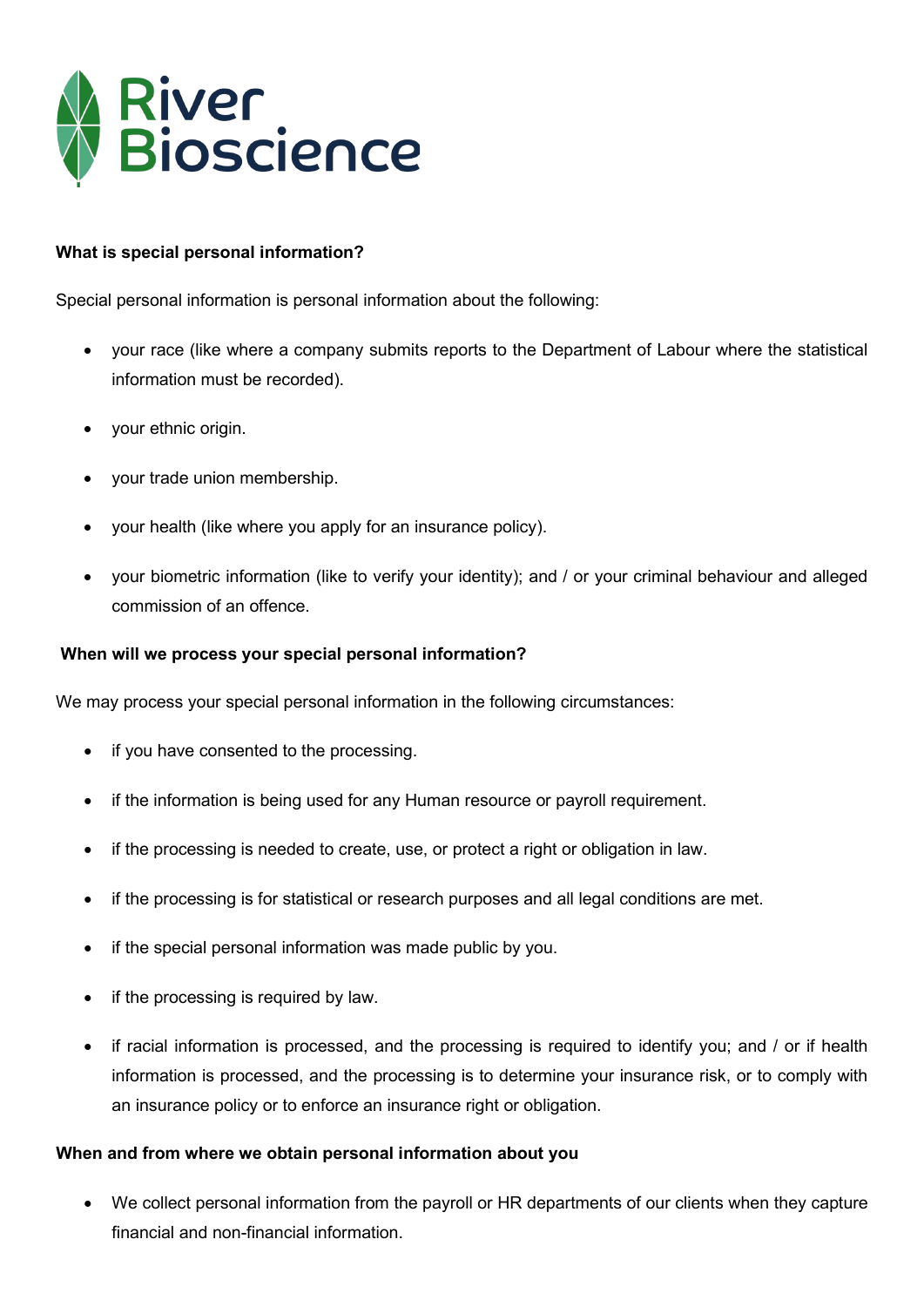

- We collect personal information from 3rd parties that are directly integrated with our software platform.
- We collect information about you based on your use of our products, services, or service channels.
- We collect information about you based on how you engage or interact with us such as via our support desk, emails, letters, telephone calls and surveys.

If the law requires us to do so, we will ask for your consent before collecting personal information about you from third parties.

The third parties from whom we may collect your personal information include, but are not limited to, the following:

- Partners of our company for any of the purposes identified in this Privacy Policy.
- your spouse, dependents, partners, employer, and other similar sources.
- people you have authorised to share your personal information, like a person that makes a travel booking on your behalf or a medical practitioner for insurance purposes.
- attorneys, tracing agents, debt collectors and other persons that assist with the enforcement of agreements.
- payment processing services providers, merchants, banks, and other persons that assist with the processing of your payment instructions, like EFT transaction partners.
- insurers, brokers, other financial institutions, or other organisations that assist with insurance and assurance underwriting, the providing of insurance and assurance policies and products, the assessment of insurance and assurance claims and other related purposes.
- law enforcement and fraud prevention agencies and other persons tasked with the prevention and prosecution of crime;
- regulatory authorities, industry ombudsman, governmental departments, local and international tax authorities.
- trustees, Executors or Curators appointed by a court of law.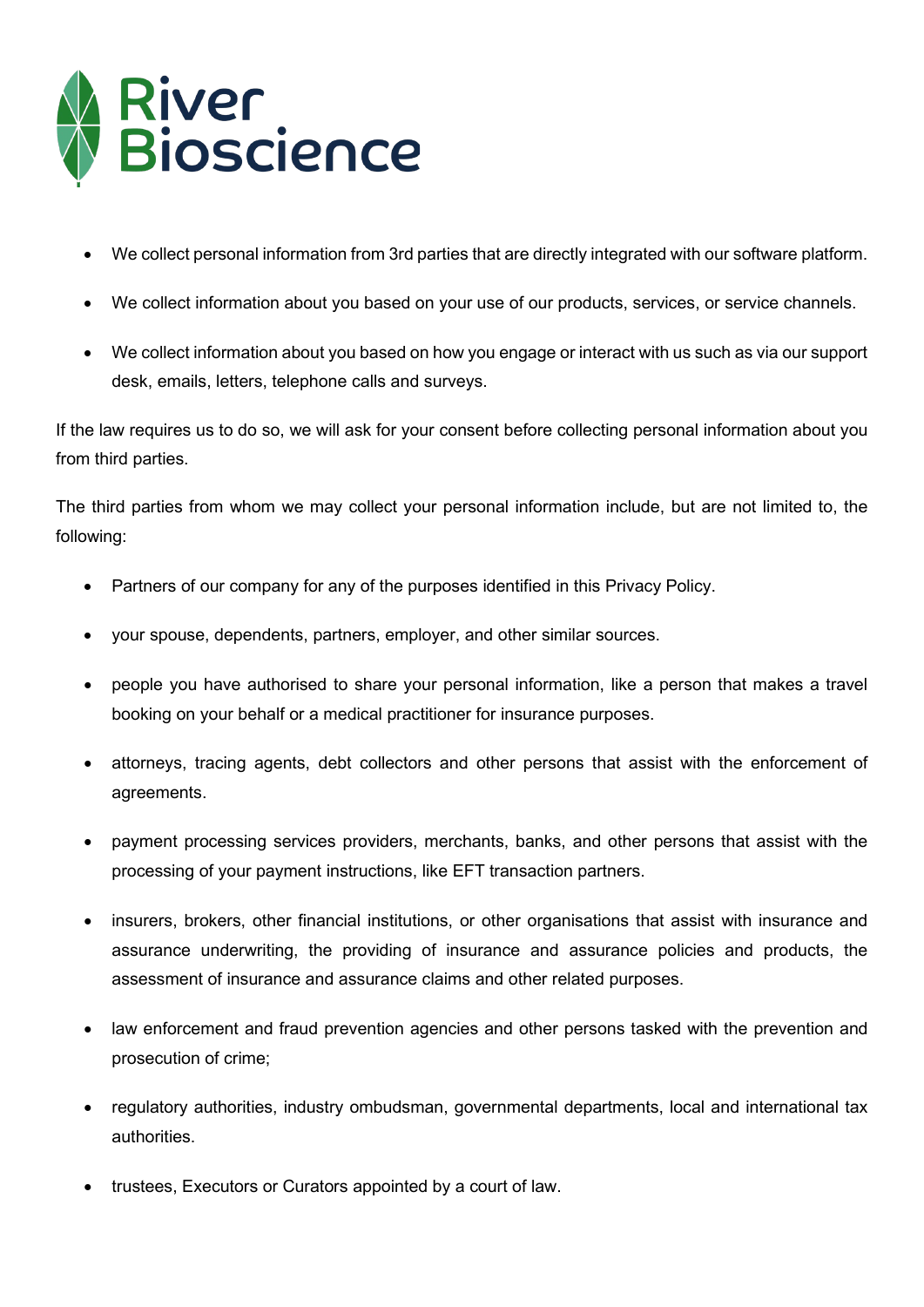

- our service providers, agents and sub-contractors like couriers and other persons we use to offer and provide products and services to you.
- courts of law or tribunals.
- participating partners, whether retail or online, in our customer loyalty reward programmes.
- our joint venture partners; and / or

#### **Reasons we need to process your personal information.**

- We will process your personal information for the following reasons:
	- $\circ$  to provide you with products, goods, and services
	- o to market our products, goods, and services to you.
	- $\circ$  to respond to your enquiries and complaints.
	- o to comply with legislative, regulatory, risk and compliance requirements (including directives, sanctions, and rules), voluntary and involuntary codes of conduct and industry agreements or to fulfil reporting requirements and information requests.
	- o to conduct market and behavioural research, including scoring and analysis to determine if you qualify for products and services or to determine your credit or insurance risk.
	- o to develop, test and improve products and services for you.
	- o for historical, statistical and research purposes, like market segmentation.
	- $\circ$  to process payment instruments.
	- $\circ$  to create, manufacture and print payment issues (like a payslip)
	- o to enable us to deliver goods, documents, or notices to you.
	- o for security, identity verification and to check the accuracy of your personal information.
	- $\circ$  to communicate with you and carry out your instructions and requests.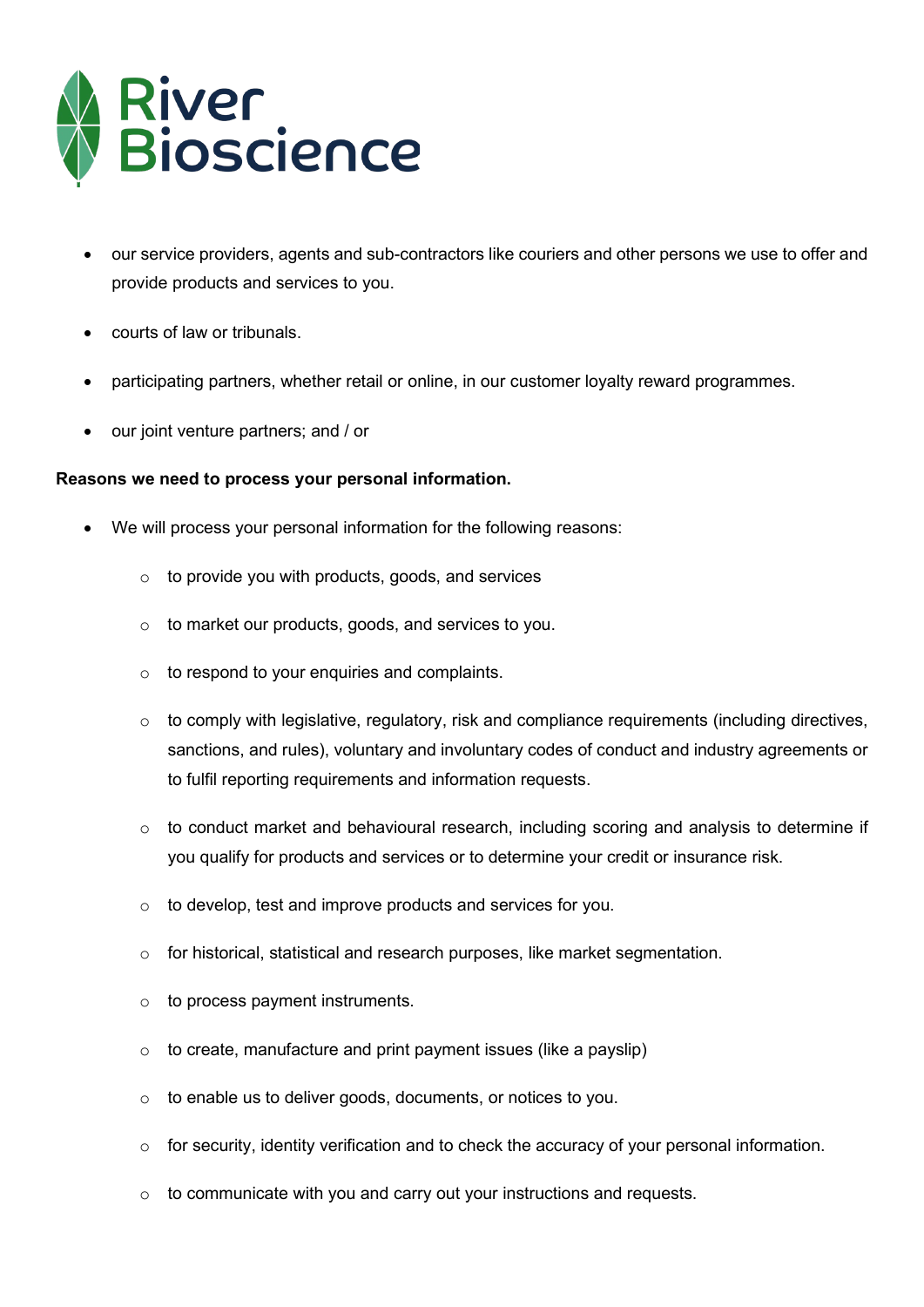

- o for customer satisfaction surveys, promotional offerings.
- o insurance and assurance underwriting and administration.
- o to process or consider or assess insurance or assurance claims.
- $\circ$  to provide insurance and assurance policies and products and related services.
- $\circ$  to enable you to take part in customer loyalty reward programmes, to determine your qualification for participation, earning of reward points, determining your rewards level, monitoring your buying behaviour with our rewards partners to allocate the correct points or inform you of appropriate products, goods, and services you may be interested in or to inform our reward partners about your purchasing behaviour.
- $\circ$  to enable you to take part in and make use of value-added products and services.
- o to assess our lending and insurance risks; and / or
- $\circ$  for any other related purposes.

#### **How we use your personal information for marketing**

- We will use your personal information to market financial, insurance, investments and other related banking products and services to you.
- We may also market non-banking or non-financial products, goods, or services to you.
- We will do this in person, by post, telephone, or electronic channels such as SMS, email, and fax.
- If you are not our customer, or in any other instances where the law requires, we will only market to you by electronic communications with your consent.
- In all cases you can request us to stop sending marketing communications to you at any time.

#### **When how and with whom we share your personal information**

In general, we will only share your personal information if any one or more of the following apply:

• if you have consented to this.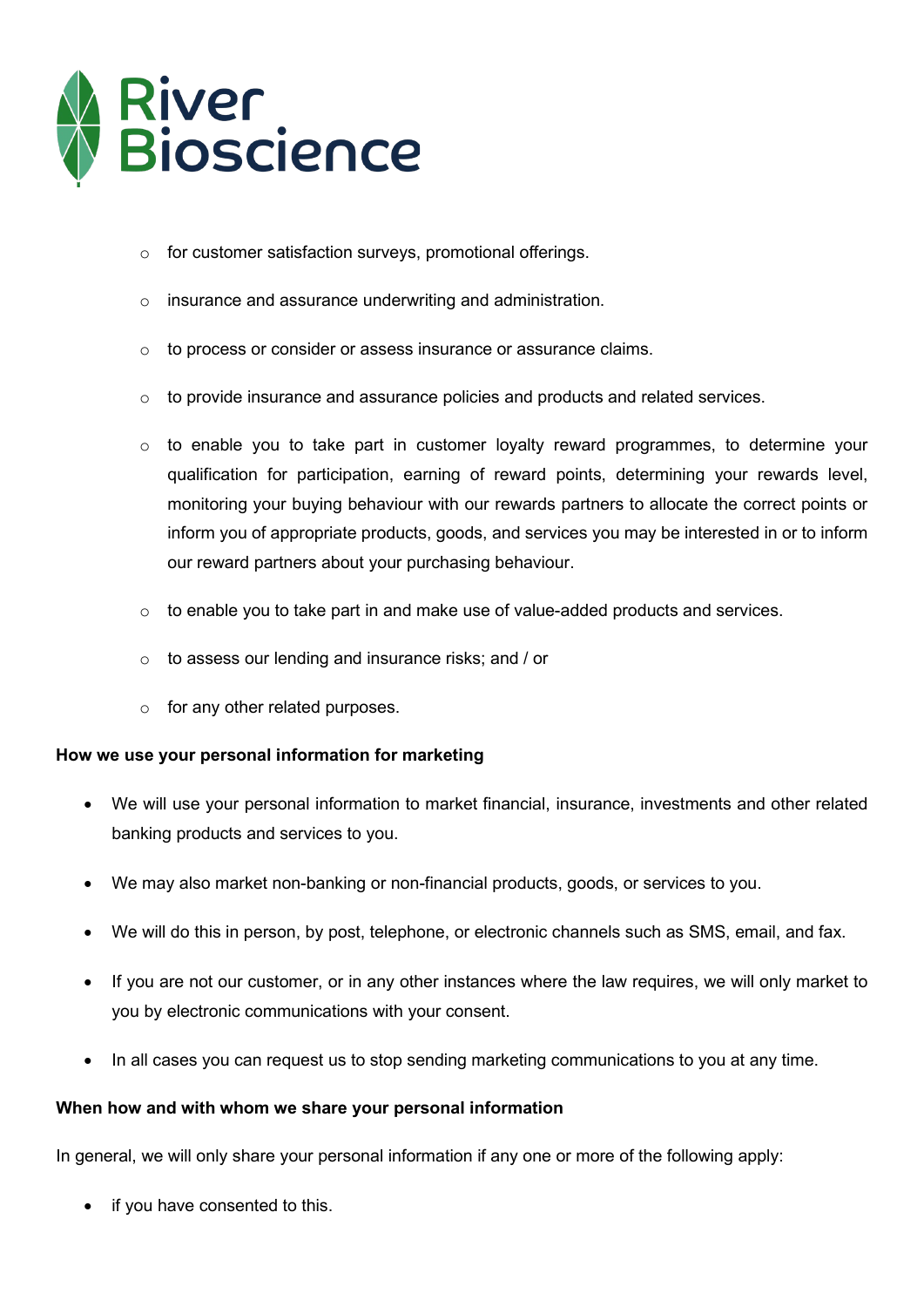

- if it is necessary to conclude or perform under a contract, we have with you;
- if the law requires it; and / or
- if it's necessary to protect or pursue your, our or a third party's legitimate interest.

# **Under what circumstances will we transfer your information to other countries?**

We will only transfer your personal information to third parties in another country in any one or more of the following circumstances:

- where your personal information will be adequately protected under the other country's laws or an agreement with the third-party recipient.
- where the transfer is necessary to enter into or perform under a contract with you, or a contract with a third party that is in your interest.
- where you have consented to the transfer; and / or
- where it is not reasonably practical to obtain your consent, the transfer is in your interest.

This transfer will happen within the requirements and safeguards of the law. Where possible, the party processing your personal information in the other country will agree to apply the same level of protection as available by law in your country or if the other country's laws provide better protection the other country's laws would be agreed to and applied.

An example of us transferring your personal information to another country is where foreign payments take place if you purchase goods or services in a foreign country.

**TAKE NOTE:** We are a global organisation your personal information may be shared within all our company entities in other countries and processed in those countries.

## **Your duties and rights about the personal information we have about you.**

• You must provide proof of identity when enforcing the rights below.

You must inform us when your personal information changes.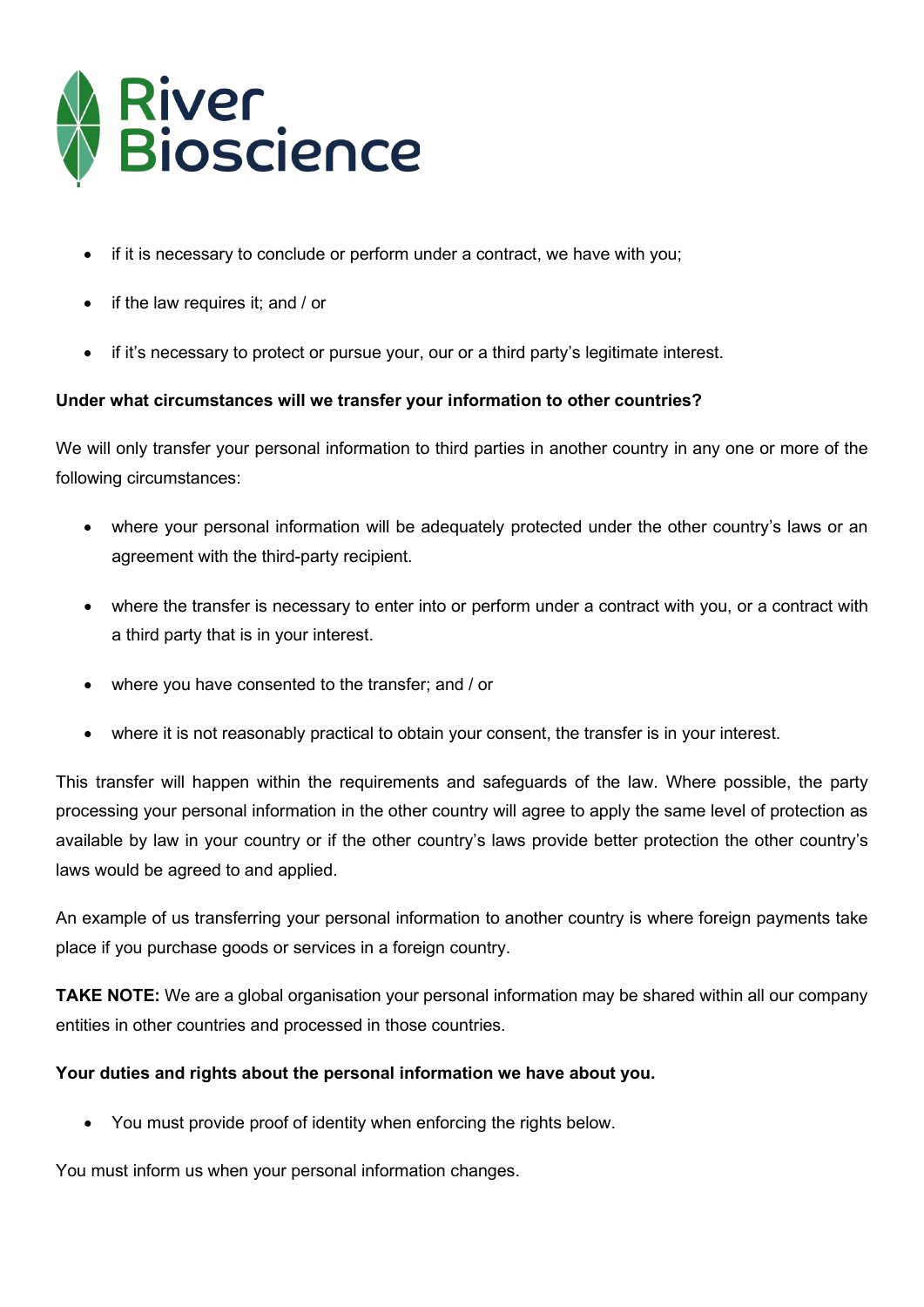

Please refer to our Promotion of Access to Information Act 2 of 2000 Manual (PAIA Manual) for further information on how you can give effect to the rights listed below. Download the PAIA Manual.

You have the right to request access to the personal information we have about you by contacting us. This includes requesting:

- confirmation that we hold your personal information.
- a copy or description of the record containing your personal information; and
- the identity or categories of third parties who have had access to your personal information.

We will attend to requests for access to personal information within a reasonable time. You may be required to pay a reasonable fee to receive copies or descriptions of records, or information about third parties. We will inform you of the fee before attending to your request.

Please note that the law may limit your right to access information.

You have the right to request us to correct or delete the personal information we have about you if it is inaccurate, irrelevant, excessive, out of date, incomplete, misleading, obtained unlawfully or we are no longer authorised to keep it. You must inform us of your request in writing. Please refer to our PAIA Manual for further information in this regard, like the process you should follow to give effect to this right. It may take up to 15 business days for the change to reflect on our systems. We may request documents from you to verify the change in personal information.

A specific agreement that you have entered into with us may determine how you must change your personal information provided at the time when you entered into the specific agreement. Please adhere to these requirements. If the law requires us to keep the personal information, it will not be deleted upon your request. The deletion of certain personal information may lead to the termination of your business relationship with us.

You may object on reasonable grounds to the processing of your personal information.

We will not be able to give effect to your objection if the processing of your personal information was and is permitted by law; you have provided consent to the processing and our processing done according to your consent or the processing is necessary to conclude or perform under a contract with you.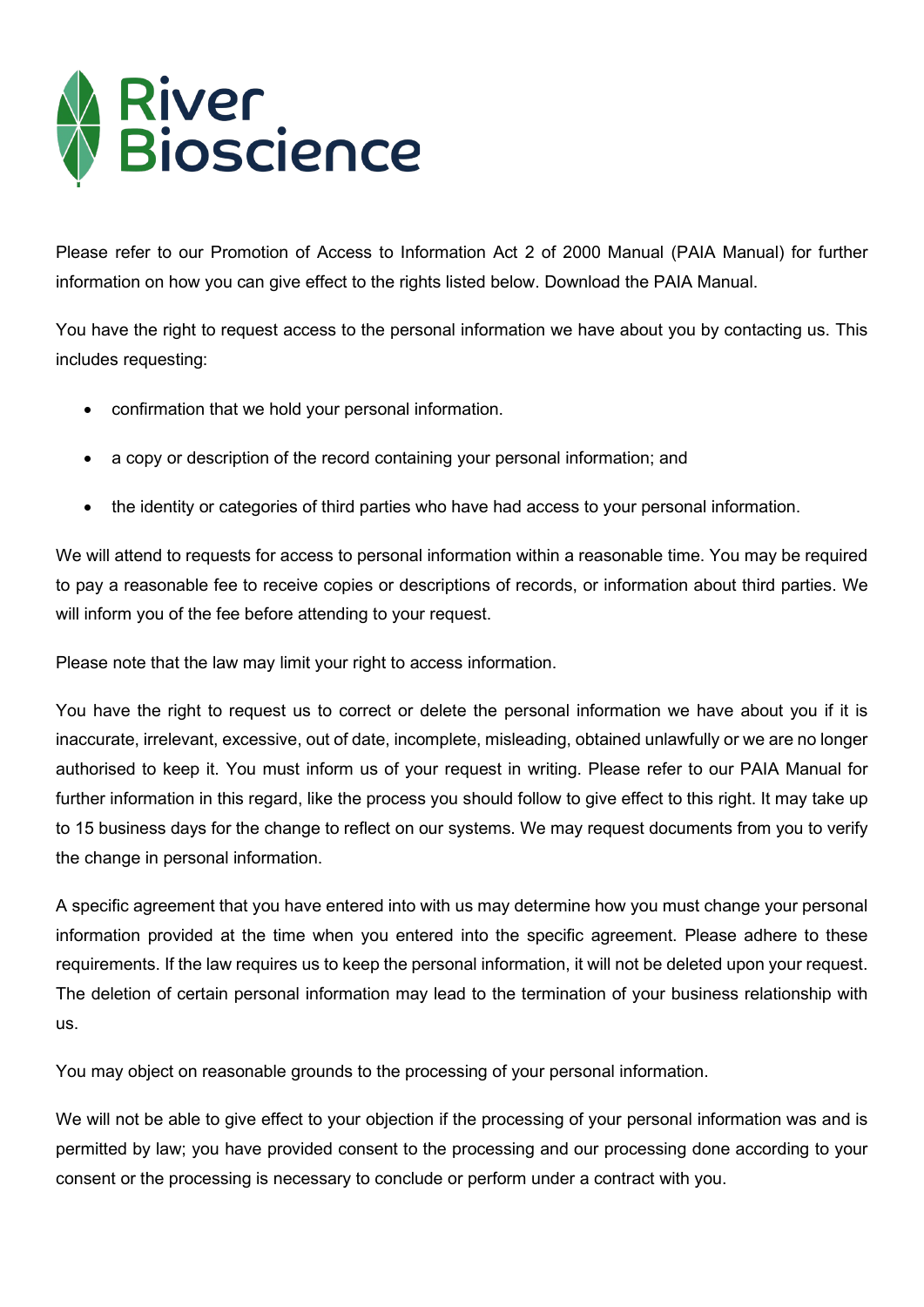

Where you have provided your consent for the processing of your personal information, you may withdraw your consent. If you withdraw your consent, we will explain the consequences to you. We may proceed to process your personal information even if you have withdrawn your consent if the law permits or requires it. It may take up to 15 business days for the change to reflect on our systems, during this time we may still process your personal information. You must inform us of any objection in writing. Please refer to our PAIA Manual for further information in this regard, like the process you should follow to give effect to this right.

You have a right to file a complaint with us or any Regulator with jurisdiction about an alleged contravention of the protection of your personal information by us. We will address your complaint as far as possible.

## **How we secure your personal information**

- We will take appropriate and reasonable technical and organisational steps to protect your personal information according to industry best practices. Our security measures (including physical, technological, and procedural safeguards) will be appropriate and reasonable. This includes the following:
- keeping our systems secure (like monitoring access and usage);
- storing our records securely.
- controlling the access to our buildings, systems and/or records; and
- safely destroying or deleting records.
- Ensure compliance with international ISO security standards.
- You can also protect your personal information. Please visit the website of the relevant business you have established a business relationship with for more information.

#### **How long do we keep your personal information?**

We will keep your personal information for as long as:

- the law requires us to keep it.
- a contract between you and us requires us to keep it.
- you have consented for us keeping it.